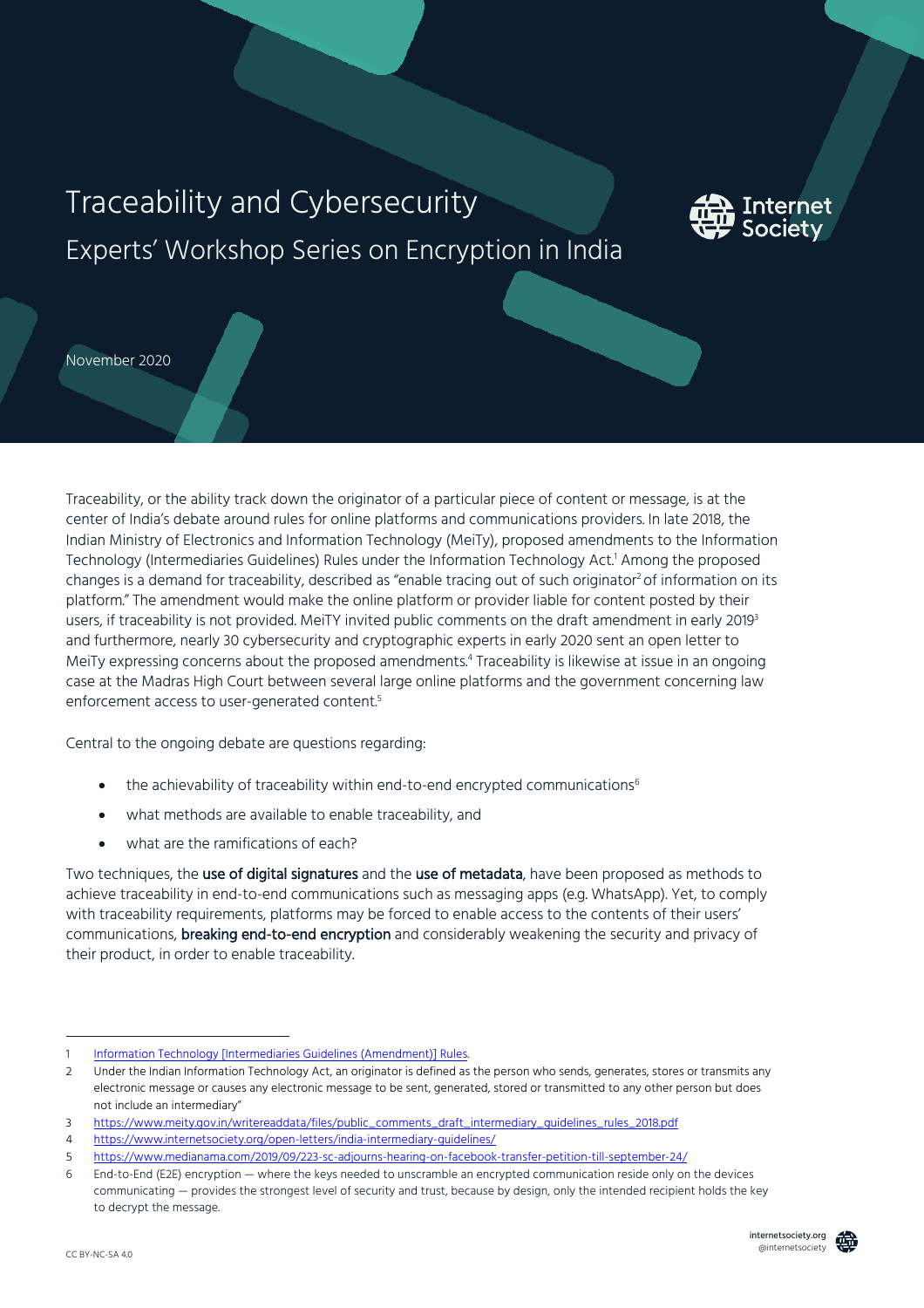In a series of Chatham House Rule discussions held by the Internet Society in partnership with Medianama, an international group of cybersecurity security experts and policy experts examined the issue of message traceability in the Indian context. Experts had significant concerns around the two technical methods often proposed to enable traceability: the use of digital signatures and the use of metadata. Not only were these cited as threats to the privacy and security of users; there is doubt that they could be reliably used to attribute a message to its originator. Creating third party access to the contents of users' communications to enable traceability presents further concerns for security and privacy.

#### Digital Signatures

Some have recommended that the sender's digital signature<sup>7</sup> be added to messages, so that the originator of the message can be identified. For instance, in the case at the Madras High Court, Dr V. Kamakoti proposed the use of digital signatures to trace the originator of a forwarded message within WhatsApp.<sup>8</sup> In Kamakoti's proposal, the originator signature would either be visible to all in the message chain or be encrypted using a public key provided by WhatsApp. WhatsApp, using the corresponding private key, would be able to decrypt the originator information if there is a court order.

However, many, including experts in the Internet Society's discussions, raise concerns with the use of digital signatures to enable traceability:

- Digital attribution is not absolute and vulnerable to impersonation: To establish criminal liability, guilt has to be proven beyond reasonable doubt–a threshold that is hard to overcome, especially when impersonation online is so easy and pervasive. Proving that Person A, the user of Mobile/Computer A, actually sent those messages running a disinformation campaign is very difficult to prove even if law enforcement has the sender ID. Establishing whether the use of a person's device is necessarily evidence of the *person's use* of the device requires additional information.<sup>9</sup> Of even greater concern is that innocent users' may be implicated in illegal conduct by cyber criminals that impersonate their sender ID. This concern was mirrored in WhatsApp's own response to Komakoti's proposal, where they noted that "bad actors could use modified versions of the WhatsApp application to attribute a different phone number to a message."<sup>10</sup>
- Digital signatures add vulnerabilities. Private keys for digital signatures, particularly if held by a third party to the communication, like the communications service provider, would be a valuable target for bad actors. In the Kamokoti proposal, for instance, a compromised third party would have the potential to see when a particular user is sending a message – by receiving and decrypting the originator information. If put to the wrong use, the 'digital signature' approach gravely threatens citizens' freedom of speech, and can expose individuals (including the most vulnerable and the marginalized) to impersonation, harassment and persecution.
- Cross-platform functionality would be unfeasible. As different protocols govern different services and platforms, methods that would attempt to work across platforms would be unworkable. Interplatform traceability is also difficult in federated systems like email or Internet Relay Chat (IRC). Methods to provide traceability across platforms, like using the same mandatory digital signature within the text of every message of every platform on a global basis, would be difficult to implement. A central registry of every device and every app client in the world would likely be required to authenticate the digital signatures. This would severely hamper innovation – forcing developers everywhere to coordinate their development with the operators of the central database.

<sup>7</sup> A digital signature is a mechanism to ensure that a message, or the information being sent, is authentic. It enables the sender of the message to attach a code that acts as a signature. Similar to a person's handwritten signature, it is unique to each signer, and can be likened to a tamper proof seal that guarantees that the information has not been altered in any way since it was sent

<sup>8</sup> https://www.medianama.com/2019/08/223-kamakoti-medianama-whatsapp-traceability-interview/

<sup>9</sup> For instance, someone else may be using their device.

<sup>10</sup> https://www.medianama.com/2019/08/223-exclusive-whatsapps-response-kamakotis-submission/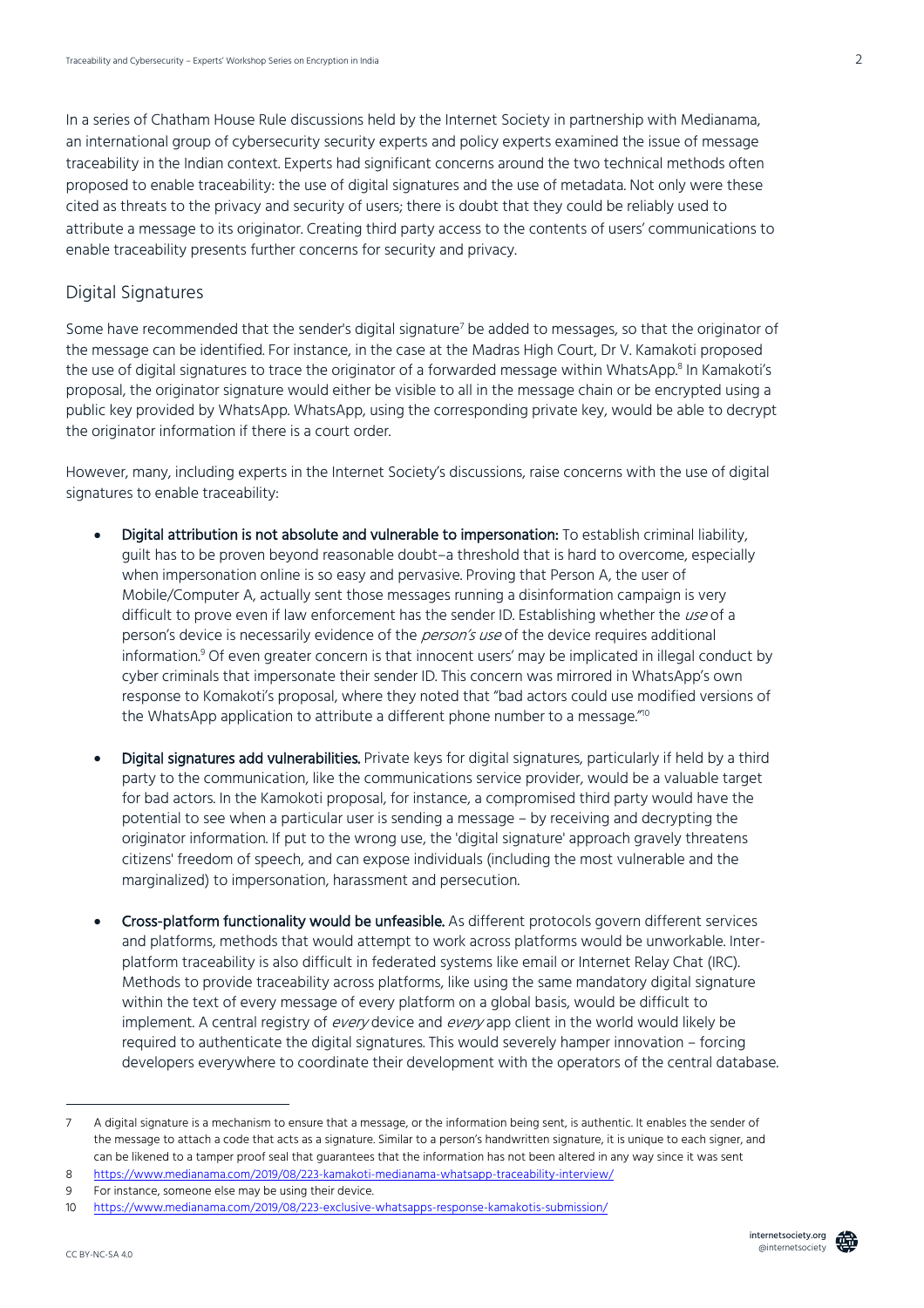Additionally, a mandatory digital signature would put users at greater privacy and security risks as a single point of failure – or a single point for bad actors to target for compromise or to track a user's activities.<sup>11</sup> These digital signatures would also need to be easily revocable and re-issuable in case of compromise, which raises the question of how the associated private keys are secured. If this depends on users' biometrics, a further layer of technical and operational complexity is introduced.

## Metadata

The use of metadata to enable traceability has also been raised by several entities in the encryption debate. Metadata, which contains information about the communication, but not the contents of the communication itself, can be used to determine things like the source, time, date, and destination of a communication, potentially the sender location, or even to estimate some attributes of the contents of the communication itself.

Some have highlighted that metadata around the size of the message, especially a media message, could potentially be used to check uncontrolled distribution of particular messages. For instance, WhatsApp keeps an encrypted log of media messages that are sent. It doesn't have access to the content of the media file, but it appears as a chunk of data of a particular size. Every time this media message is forwarded, the server has an estimate of how many times the chunk of data is forwarded – which it uses to fight spam on its platform. It may be possible to infer the message history with access to an unencrypted copy of the media file, thereby effectively removing the confidentiality of the communication.

Others contend that metadata can be analyzed to discern patterns such as who is talking to whom, how often and when. Basic social graphs can be created by platforms to create networks of interactions. Directory structures, which are fundamental to any communication platform, could be leveraged for investigation purposes without getting access to the content itself. These directories record who interacted with whom without intercepting the content itself.

However, experts, including those in the Internet Society's discussions, highlight concerns with the use of metadata to enable traceability:

- Digital attribution is not absolute, particularly through metadata. It is even harder to establish criminal liability based on metadata. Small changes to a message's contents could alter the metadata of a message, inhibiting the ability to follow a chain of similar metadata to an originator. Likewise, as with digital signatures, it is difficult to tie a user to a message when impersonation online is so easy and pervasive. Of even more concern is the potential for an innocent user to be implicated in criminal conduct purely based on spoofed metadata.
- Undermine data minimization, privacy by design principles. Dependence on metadata would harm platforms' moves towards data minimization and privacy by design, which an increasing number of data protection policies now require. This creates far more widespread risks to people's privacy and security by lowering the security standards for everyone. Metadata retained to help enable traceability would be a valuable target for bad actors. Criminals and foreign adversaries could use the stored metadata to develop social graphs of users or gather information that could enable attacks such as extortion, social engineering, or blackmail.
- Risks of social profiling. Where metadata is used to develop social graphs to help enable traceability, these social graphs are at risk of being compromised by criminals or foreign adversaries. There is also risk that these social graphs are monetized by the platforms themselves – which could expose sensitive details of government officials, elected officials, journalists, activists, lawyers, dissidents to data brokers and their customers.



<sup>11</sup> https://www.internetsociety.org/policybriefs/identity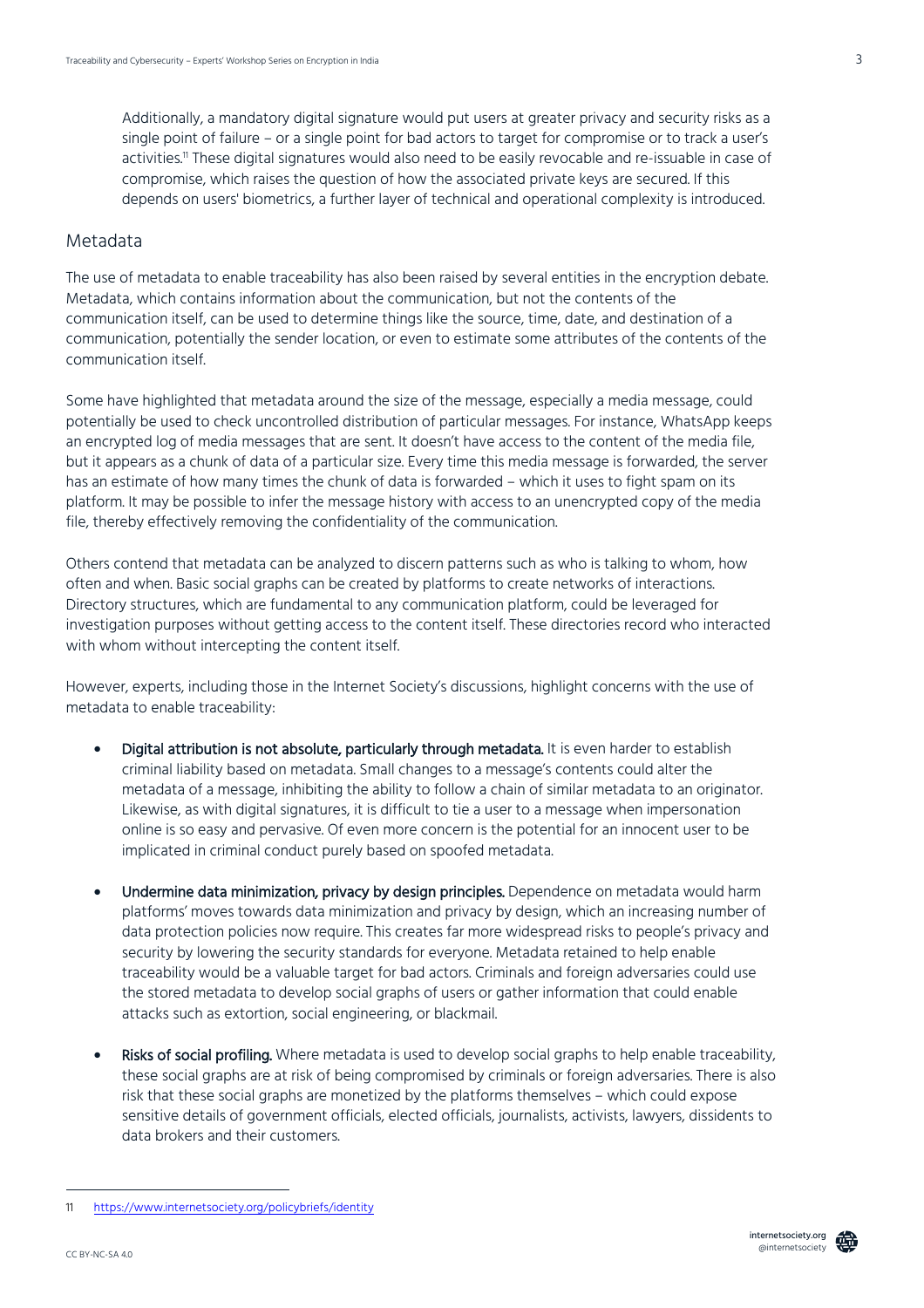- Longer data retention periods create security risks: Metadata retention rules often include requirements to retain the metadata for a certain length of time. If governments mandate longer metadata retention periods, it exacerbates privacy and security concerns by providing more metadata to be compromised in the case of a data breach. More data retained means more utility for criminals and foreign adversaries, and a more enticing target.
- Not all platforms collect the same amount of metadata: For example, Signal collects the bare minimum metadata that it needs to facilitate communication and doesn't collect any extra data.<sup>12</sup> Requirements to retain greater amounts of metadata could force platforms to significantly reconfigure their systems, incurring cost and raising the risks of creating new security vulnerabilities.

#### Breaking end-to-end encryption

As the utility of digital signatures and metadata to enable traceability is not clear, platforms may be forced to use methods to allow third parties to access the contents of communications, sometimes referred to as exceptional access, to comply with traceability requirements. By creating access to the contents of user messages, a platform or government entity could review messages sent by users – enabling them to flag objectionable content and identify the account that was sending the message.

Many techniques have been proposed to provide third party access to encrypted communications. This includes:

- Key escrow, where the keys used to decrypt messages are held (either partially or fully) by a third-party (like the platform provider) to enable access to contents of encrypted communications.
- Ghost proposal, where a third party is silently added as a participant to a communication.
- Client-side scanning, where communications, or hashes<sup>13</sup> created from the communications are reviewed for matches against a database of content before the message is sent to the intended recipient.

However, the consensus among experts, including those in the Internet Society's discussions, is that third party access methods would break end-to-end encryption by enabling third party access to content, and weaken the security and privacy protections for users.

- Access for one is access for all. By creating a way for a third party to access to users' encrypted communications, new vulnerabilities are effectively created in the system. Once found by bad actors, the same methods used to provide access for law enforcement or platforms could be used for nefarious activities. For example, if a bad actor were to gain access to the escrowed decryption keys, they would be able to decrypt all communications sent on a communications system. There is no way to ensure that the vulnerabilities created by an exceptional access method won't fall into the wrong hands.<sup>14</sup>
- Exceptional access cannot be targeted and weakens security for all users. When a system is modified to enable exceptional access, all users are put at greater risk. There is no way to deliver exceptional access to one user without creating a vulnerability for all users. For example, to implement the ghost proposal, the key distribution process must be altered by secretly distributing keys to people not in the group chat, and providers must suppress notifications to users that unauthorized third parties have access to their communications. By altering the key distribution and

<sup>12</sup> https://signal.org/blog/sealed-sender/

<sup>13</sup> A hash is a functionally unique digital "fingerprint" of user content

<sup>14</sup> https://www.schneier.com/academic/paperfiles/paper-keys-under-doormats-CSAIL.pdf